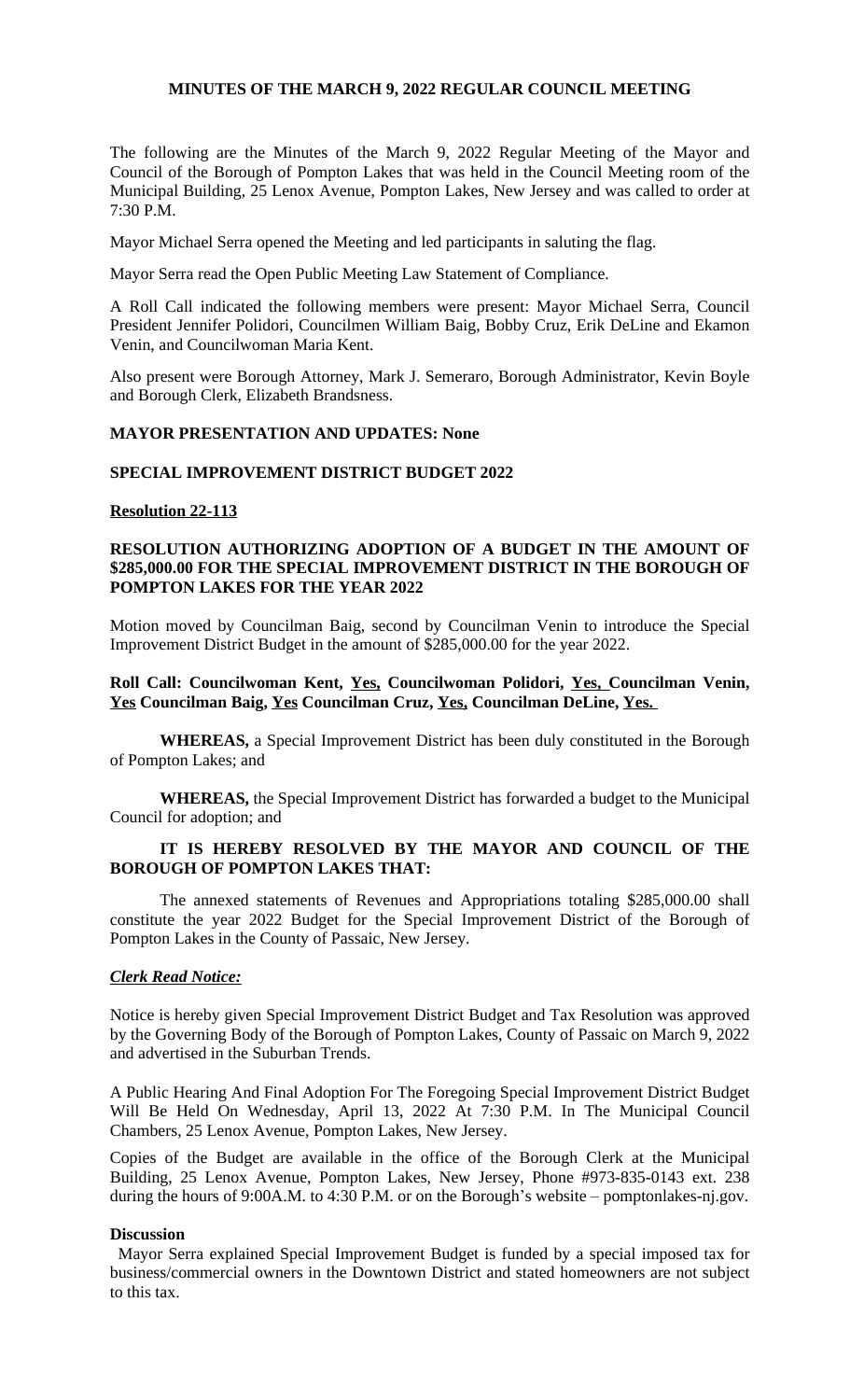# *INTRODUCTION OF THE 2022 MUNICIPAL BUDGET*

### **ORDINANCE 22-09**

# **AN ORDINANCE TO EXCEED THE MUNICIPAL BUDGET APPROPRIATION LIMITS AND TO ESTABLISH A CAP BANK (N.J.S.A. 40A: 4-45.14)**

Motion moved by Councilman DeLine, second by Councilman Baig to Approve Ordinance No. 22-09 for Introduction.

# **Roll Call: Councilwoman Kent, Yes, Councilwoman Polidori, Yes, Councilman Venin, Yes Councilman Baig, Yes Councilman Cruz, Yes, Councilman DeLine, Yes.**

### **2022 MUNICIPAL BUDGET RESOLUTION**

Motion moved by Councilman DeLine, second by Councilwoman Kent to introduce the 2022 Municipal Budget of the Borough of Pompton Lakes.

# **Roll Call: Councilwoman Kent, Yes, Councilwoman Polidori, Yes, Councilman Venin, Yes Councilman Baig, Yes Councilman Cruz, Yes, Councilman DeLine, Yes.**

Be It Resolved, that the following statements of revenues and appropriations shall constitute the Municipal Budget for the year 2022; and

Be It Further Resolved that said budget be published in the Suburban Trends in the issue of March 13, 2022, and

The Governing Body of the Borough of Pompton Lakes does hereby approve the following as the Budget for the year 2022:

| <b>Summary of Revenues</b>                               | Anticipated   |                          |
|----------------------------------------------------------|---------------|--------------------------|
|                                                          | 2022          | 2021                     |
| 1. Surplus                                               | 1,750,000.00  | 1,600,000.00             |
| 2. Total Miscellaneous Revenues                          | 2,233,060.80  | 2,424,933.60             |
| 3. Receipts from Delinquent Taxes                        | 317,069.12    | 430,000.00               |
| 4. a) Local Tax for Municipal Purposes                   | 10,383,998.00 | 10,295,375.00            |
| b) Addition to Local District School Tax                 |               |                          |
| c) Minimum Library Tax                                   | 452,513.00    | 426,030.00               |
| Tot Amt to be Rsd by Taxes for Sup of Mun.<br><b>Bud</b> | 10,836,511.00 | 14,621,405.00            |
| <b>Total General Revenues</b>                            | 15,136,640.92 | 19,076,338.60            |
|                                                          |               |                          |
| <b>Summary of Appropriations</b>                         | 2022 Budget   | <b>Final 2021 Budget</b> |
| $\sim$ $\sim$                                            | - --- --- --  | $- - - - - - - - -$      |

| 1. Operating Expenses: Salaries & Wages       | 5,683,276.00  | 5,375,512.00         |
|-----------------------------------------------|---------------|----------------------|
| <b>Other Expenses</b>                         | 6,263,863.92  | 6,654,725.60         |
| 2. Deferred Charges & Other Appropriations    | 1,321,381.00  | 1,337,086.00         |
| 3. Capital Improvements                       | 180,000.00    | 180,000.00           |
| 4. Debt Service (Include for School Purposes) | 898,120.00    | 849,015.00           |
| <b>5. Reserve for Uncollected Taxes</b>       | 790,000.00    | 780,000.00           |
| <b>Total General Appropriations</b>           | 15,136,640.92 | 15,176,338.60        |
| <b>Total Number of Employees</b>              | 83            | 83                   |
| <b>Balance of Outstanding Debt</b>            |               |                      |
|                                               | General       | <b>Water Utility</b> |
| <b>Interest</b>                               |               |                      |
| <b>Budgeted</b>                               | 113,120.00    |                      |
| <b>Principal Budgeted</b>                     | 785,000.00    |                      |
|                                               |               |                      |
| <b>Outstanding Balance</b>                    | 10,542,900.00 |                      |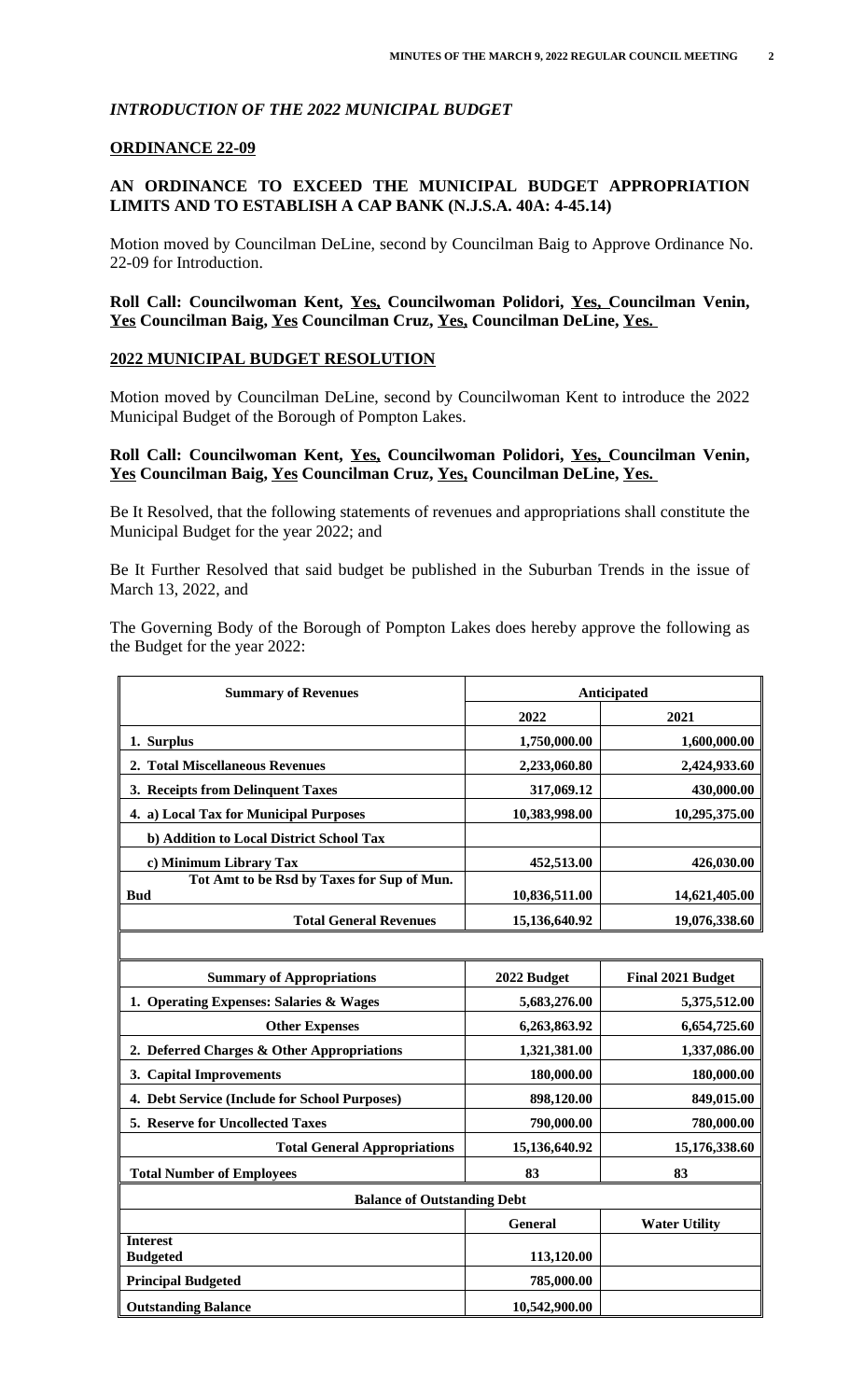# *Clerk Read Notice:*

Notice is hereby given that the Budget and Tax Resolution was approved by the Governing Body of the Borough of Pompton Lakes, County of Passaic on March 9, 2022 and advertised in the Suburban Trends.

A hearing on the Budget and Tax Resolution will be held at the Municipal Building, on April 13, 2022 at 7:30 P.M. at which time and place objections to the Budget and Tax Resolution for the year 2022 may be presented by taxpayers or other interested persons.

Copies of the Budget are available in the office of the Borough Clerk at the Municipal Building, 25 Lenox Avenue, Pompton Lakes, New Jersey, Phone #973-835-0143 ext. 238 during the hours of 9:00A.M. to 4:30 P.M. or on the Borough's website – pomptonlakes-nj.gov.

### **Discussion**

Mayor Serra stated he attended a Budget Meeting with the Finance Committee to review and discuss the proposed Municipal Budget. Mayor Serra stated the Municipal Budget would be Introduced tonight and further discussions would take place during the Council Meeting the Municipal Budget is scheduled for Adoption.

Councilman DeLine commented on the 2022 Municipal Budget and thanked Mr. Boyle and Council Members for their hard work in planning the 2022 Operations Budget. Councilman DeLine stated the 2021 Budget represented another year of reduction of net taxable values and made administration planning for the following year 2022 budget difficult. Councilman DeLine commented on the challenges faced when balancing the budget; additional increase in cost of pensions, health care and negotiated salaries. Councilman DeLine stated regardless of these challenges the Borough was able to maintain services to our residents and businesses. Councilman DeLine commented on the increase in tax and stated the result came in just under one (1) tax point, which is equivalent to \$27.90 per average assessed home in Pompton Lakes. Councilman DeLine stated he believes the Budget reflects a responsible administration, maintains Borough Operations and results in an accountable Budget that is mindful of our community.

# **MEETING OPEN FOR PUBLIC COMMENTS:**

Motion moved by Councilwoman Polidori, second by Councilwoman Kent to open the Meeting for public comments. All voted in favor of the motion.

# **RANDY HINTON, Montclair Avenue**

Mr. Hinton alluded to the fact that he misspoke at a previous meeting and offered his apologies.

Mr. Hinton requested clarification regarding the use of the lake. Mayor Serra responded and stated that the Borough plans to install signage at the lake warning the public that *Activities On the Lake Are at Your Own Risk* as well as purchasing rescue tubing.

Mr. Hinton questioned whether there was an issue with PILOT payments that were due by Lakeside Commons Apartments. Mayor Serra responded and stated the firm hired by Lakeside Commons to audit the financials miscalculated the payments. Mayor Serra assured Mr. Hinton the issue has been resolved as a new company was hired by Lakeside Commons and the PILOT payments are current.

Mr. Hinton commented on the reconstruction of Cannonball Bridge and requested an update. Mayor Serra replied and stated the County agreed to assume ownership and replace Cannonball Bridge along with replacing the two footbridges located at West Lenox Avenue and Hershfield Park. Mayor Serra noted the Borough would be responsible for maintenance of the footbridges and the County would be responsible for Cannonball Bridge. Mayor Serra recommended the structure for the footbridge have large spans to go across the length of the footbridge without footings to help keep water flow moving through the rivers; County Engineer to follow up.

Mr. Boyle provided additional input and stated the Borough would be responsible for all costs associated with the design of Cannonball Bridge. Mayor Serra stated in the past identifiable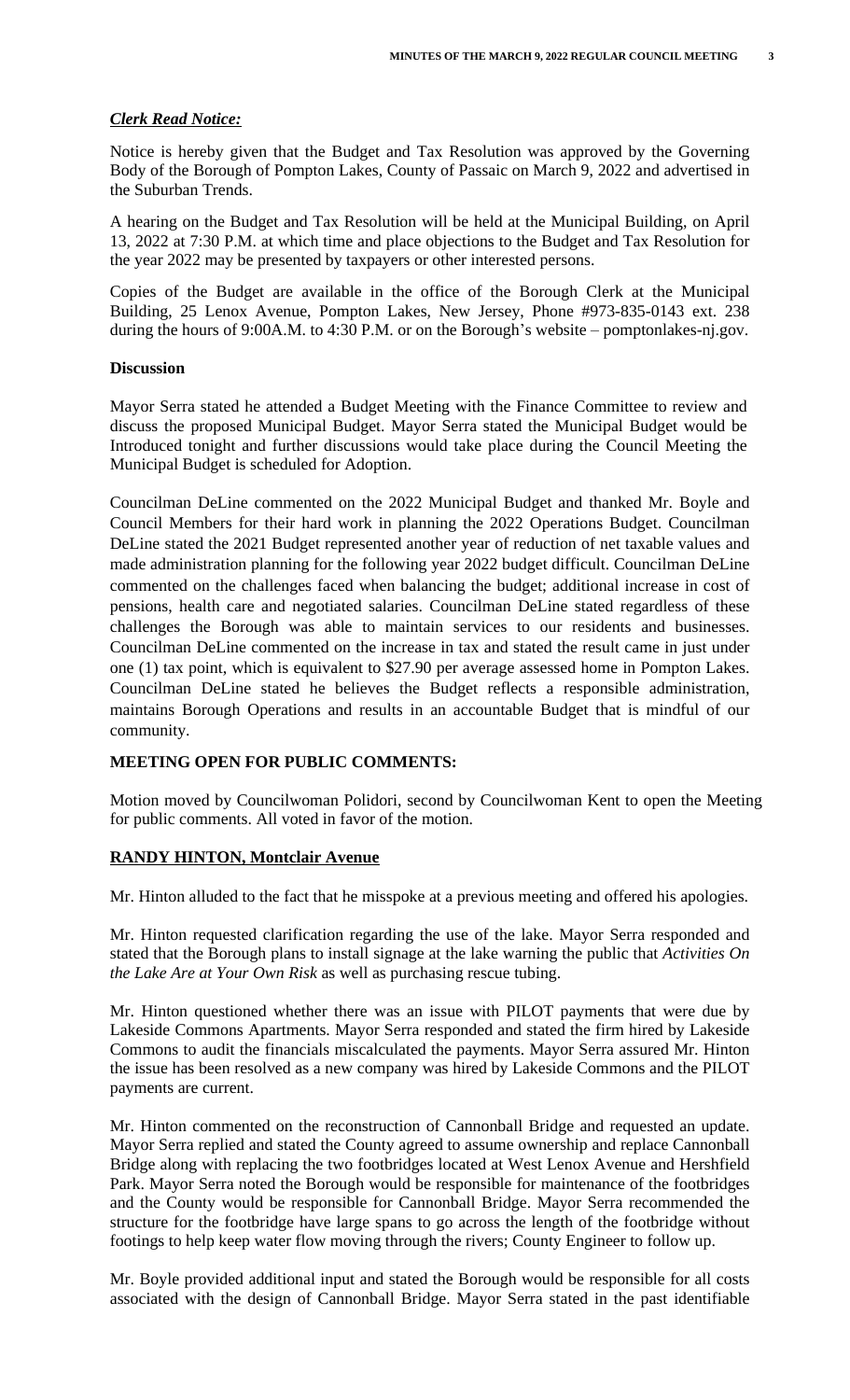markers as to ownership were not posted on Cannonball Bridge and the bridge has been in need of repair.

Mr. Hinton inquired as to who would be responsible for the removal of snow on walkways on Dawes Highway and Riveredge Drive at *Katie Cole Park.* Mayor Serra stated the Borough would be responsible for the removal of snow. Councilwoman Kent also provided a response regarding the removal of snow at *Katie Cole Park* and stated walkways are not a priority during snow events. The Department of Public Works will remove snow from roadways and will address walkways within the 24-hour Ordinance requirements.

Mr. Hinton commented on a broken tree limb located near Lincoln School and crosswalk lines that need to be repainted. Mayor Serra stated the crosswalk lines would be painted when the weather warms.

#### **DAVE ROWAN, Romain Avenue**

Mr. Rowan stated some concerns with deer wandering in the streets especially on Ramapo Avenue. Mr. Rowan suggested signage be posted alerting of deer in the area. Mayor Serra stated he would not be in favor of posting signs but would refer to Council for their recommendations. Mr. Rowan further stated concerns with speeding on Ramapo to which Mayor Serra stated he would address this with the Police Department. Mr. Rowan commended the police for enforcing the speed limit on Colfax Avenue.

Motion moved by Councilman Venin, second by Councilman Cruz to close the Meeting for public comments. All voted in favor of the motion.

#### **MINUTES:**

Motion moved by Councilman DeLine, second by Councilwoman Polidori to approve the Regular Meeting Minutes of February 23, 2022. All voted in favor of the motion.

#### **BILL LISTS: None**

| <b>Current Fund</b>        |  |
|----------------------------|--|
| Capital Fund               |  |
| <b>Recreation Trust</b>    |  |
| Unemployment               |  |
| Dog Trust Account          |  |
| <b>Other Trust Account</b> |  |
| Clerk's Account            |  |
| <b>Open Space Trust</b>    |  |

#### **PETITIONS: None**

#### **CONSENT AGENDA:**

*(No Council Members Required Any Resolutions to Be Pulled from the Consent Agenda for Separate Action)*

**WHEREAS**, the Mayor and Council of the Borough of Pompton Lakes has reviewed the Consent Agenda consisting of various proposed Resolutions, and

**WHEREAS**, the Mayor and Council of the Borough of Pompton Lakes does not desire to remove any Resolutions for individual action from that Agenda, and

**NOW, THEREFORE, BE IT RESOLVED** that the following Resolutions on the Consent Agenda are hereby approved:

- 1. Resolution 22-110 Accepting The Resignation Of Nexhip Sabani From The Pompton Lakes Police Department
- 2. Resolution 22-111 Authorizing Retainer Agreement For Cable Television Consulting Services With Francis X. Sheehan III In An Amount Not To Exceed \$4,000.00
- 3. Resolution 22-112 Authorizing The Cancellation Of General Capital Ordinances
- 4. Resolution 22-114 Extending Grace Period For Bid Bills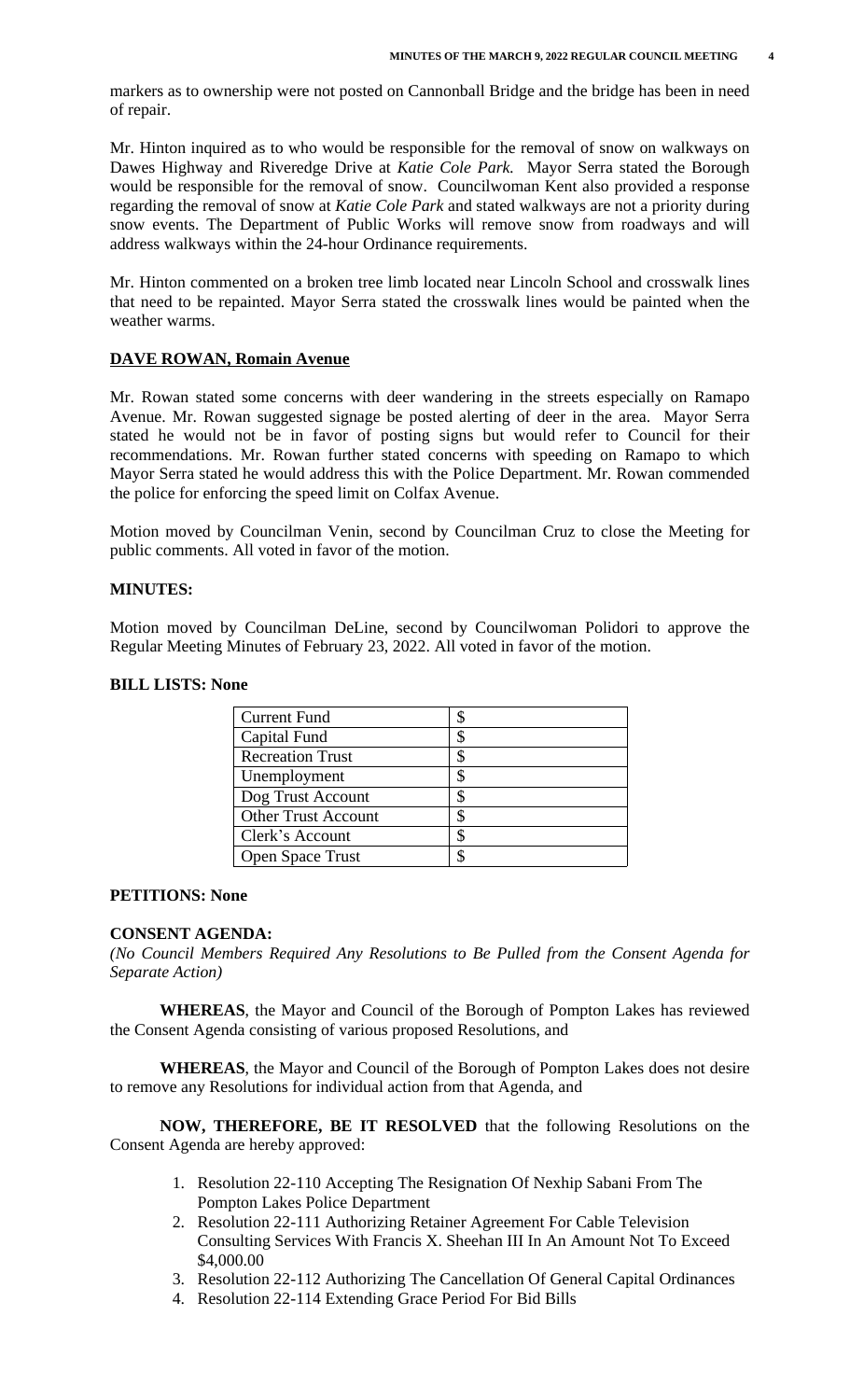5. Resolution 22-115 Appointment Of Tricia Davis To The Position Of Police Records Clerk Assistant

Motion moved by Councilman Baig second by Councilwoman Polidori, to approve the Consent Agenda. All voted in favor of the motion.

#### **RESOLUTION 22-110**

**WHEREAS,** Nexhip Sabani notified Chief Clark that he would be resigning from his position of Police Dispatcher effective immediately; and

**WHEREAS,** his formal letter dated February 15, 2022 is on file with the Borough.

**NOW, THEREFORE, BE IT RESOLVED** by the Mayor and Council of the Borough of Pompton Lakes, County of Passaic and State of New Jersey that it hereby accepts this letter of resignation and thanks Nexhip Sabani for his service to the Borough and wishes him well in his future endeavors.

### **RESOLUTION 22-111**

**WHEREAS,** the Borough of Pompton Lakes requires cable television station management services; and

**WHEREAS,** the Borough has contracted in the past with Tracey Lawrence of Graphic Detail, Inc. for the provision of cable television station management services and due to unforeseen circumstances the Borough Administrator recommends a contract with Francis X. Sheehan III for 2022; and

**WHEREAS,** funds for this purpose shall be provided in the 2022 Temporary Budget and in the 2022 Borough Budget, when finally adopted;

**NOW, THEREFORE, IT IS RESOLVED BY THE MAYOR AND COUNCIL OF THE BOROUGH OF POMPTON LAKES** the Mayor and Borough Clerk are hereby authorized to execute retainer agreement with Francis X. Sheehan III for the provision of cable television station management services, in an amount not to exceed \$4,000.00

# **RESOLUTION 22-112**

**WHEREAS,** there are unexpended balances on certain Ordinance appropriations; and

**WHEREAS,** Ordinance #17-09 Various Capital Improvements with a remaining balance of \$99,014.88 be cancelled.

**NOW, THEREFORE, IT IS RESOLVED** by the Mayor and Council of the Borough of Pompton Lakes, County of Passaic, State of New Jersey that Ordinance #17-09 Various Capital Improvements is hereby cancelled and the balance adjusted accordingly.

### **RESOLUTION 22-113**

**WHEREAS,** a Special Improvement District has been duly constituted in the Borough of Pompton Lakes; and

**WHEREAS,** the Special Improvement District has forwarded a budget to the Municipal Council for adoption; and

# **IT IS HEREBY RESOLVED BY THE MAYOR AND COUNCIL OF THE BOROUGH OF POMPTON LAKES THAT:**

The annexed statements of Revenues and Appropriations totaling \$285,000.00 shall constitute the year 2022 Budget for the Special Improvement District of the Borough of Pompton Lakes in the County of Passaic, New Jersey.

# **BE IT FURTHER RESOLVED THAT:**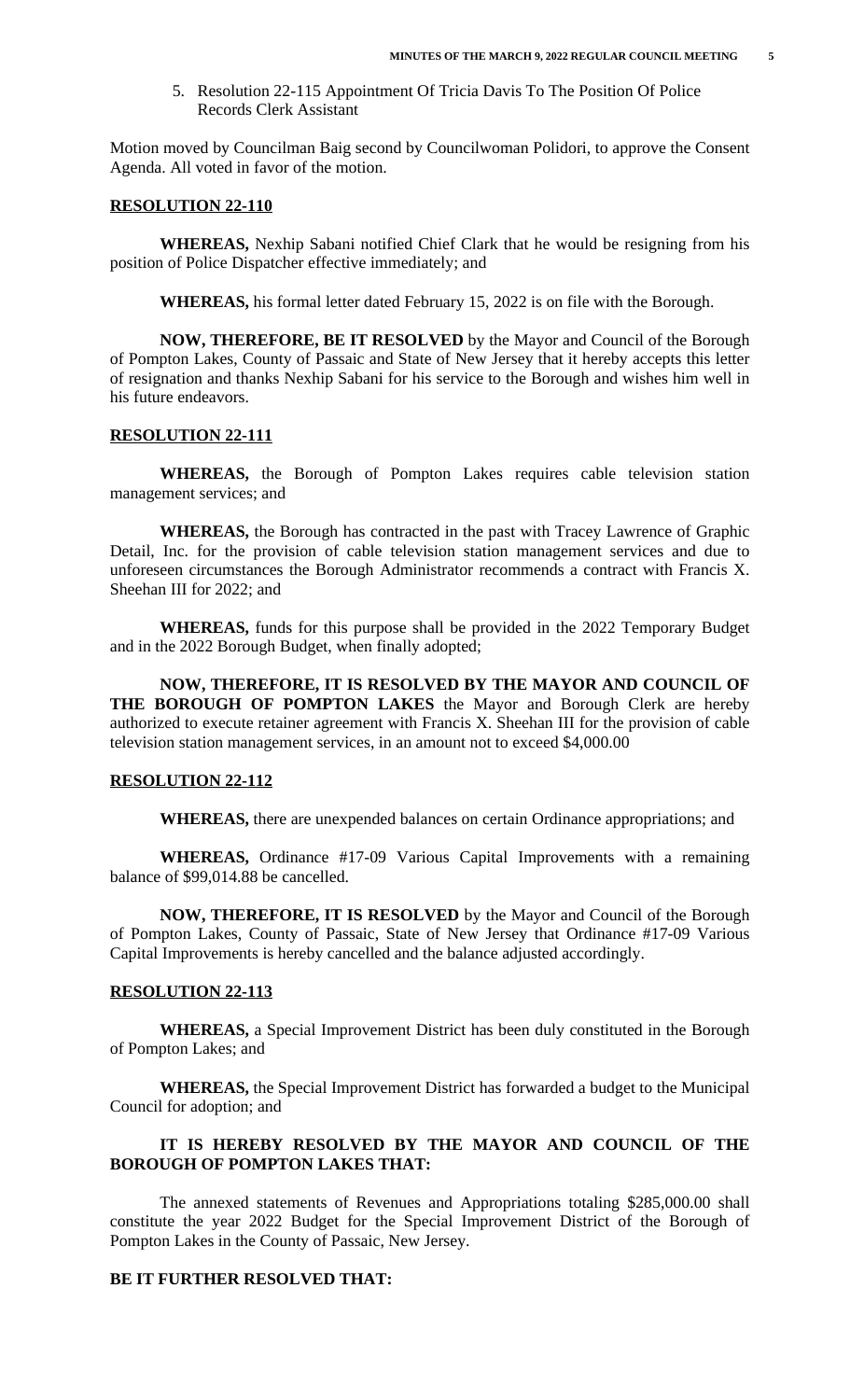The Mayor and Council of the Borough of Pompton Lakes does hereby approve the annexed statements of Revenues and Appropriations for Introduction as the Special Improvement District budget for calendar year 2022.

# **NOTICE IS HEREBY GIVEN THAT A PUBLIC HEARING AND FINAL ADOPTION FOR THE FOREGOING SPECIAL IMPROVEMENT DISTRICT BUDGET WILL BE HELD ON WEDNESDAY, APRIL 13, 2022 AT 7:30 P.M. IN THE MUNICIPAL COUNCIL CHAMBERS, 25 LENOX AVENUE, POMPTON LAKES, NEW JERSEY.**

#### **RESOLUTION 22-114**

**WHEREAS,** the 2022 Business Improvement District Budget will be approved on April 13, 2022; and

**WHEREAS,** the Tax Collector requires time to prepare and mail tax bills; and

**WHEREAS,** State law requires the grace period to extend at least 25 days after the bills are postmarked.

**NOW THEREFORE BE IT RESOLVED,** that the grace period for the April 1, 2022 BID Tax be extended to May 16, 2022.

#### **RESOLUTION 22-115**

**WHEREAS,** due to a vacancy within Police Records the position of Clerk Assistant was advertised; and

**WHEREAS,** several candidates were interviewed by Police Administration; and

**WHEREAS,** Tricia Davis was chosen for the part-time position of Police Records Clerk Assistant for \$16.89 per hour as noted in the current Pompton Lakes Borough Employee Association contract; and

**WHEREAS,** a request has been made by Police Chief Derek Clark to confirm said recommended appointment.

**NOW, THEREFORE, BE IT RESOLVED,** by the Mayor and Council of the Borough of Pompton Lakes, County of Passaic, State of New Jersey, that Tricia Davis be hereby appointed to the part-time position approximately 25 hours per week as the Police Records Clerk Assistant effective March 14, 2022, 2022 for \$16.89 per hour.

#### **SEPARATE ACTION RESOLUTIONS: None**

#### **ORDINANCE FOR FIRST READING AND INTRODUCTION:**

 *(Ordinance will be presented for second reading and final adoption on March 23, 2022)*

#### **ORDINANCE 22-08**

**ORDINANCE REVISING ORDINANCE 00-08, AN ORDINANCE PROVIDING FOR A MUTUAL EASEMENT BY AND BETWEEN THE 525 GROUP AND THE BOROUGH OF POMPTON LAKES, CLARIFYING CERTAIN ASPECTS OF THE IMPLEMENTATION OF THE MUTUAL EASEMENT, SPECIFICALLY THE PARTIES MUTUALLY AGREE TO CLARIFY THE MUTUAL EASEMENT BETWEEN THE 525 GROUP AND BOROUGH OF POMPTON LAKES RELATIVE TO THE PROPERTY COMMONLY KNOWN AS 525 WANAQUE AVENUE, BEARING LOT 10 AND 11 OF BLOCK 7400 ON THE BOROUGH'S OFFICIAL TAX MAP**

Motion moved by Councilman DeLine, second by Councilman Baig to approve Ordinance No. 22-08 for Introduction.

**Roll Call: Councilwoman Kent, Yes, Councilwoman Polidori, Yes, Councilman Venin, Yes Councilman Baig, Yes Councilman Cruz, Yes, Councilman DeLine, Yes.** 

 **ORDINANCE FOR SECOND READING AND FINAL ADOPTION:**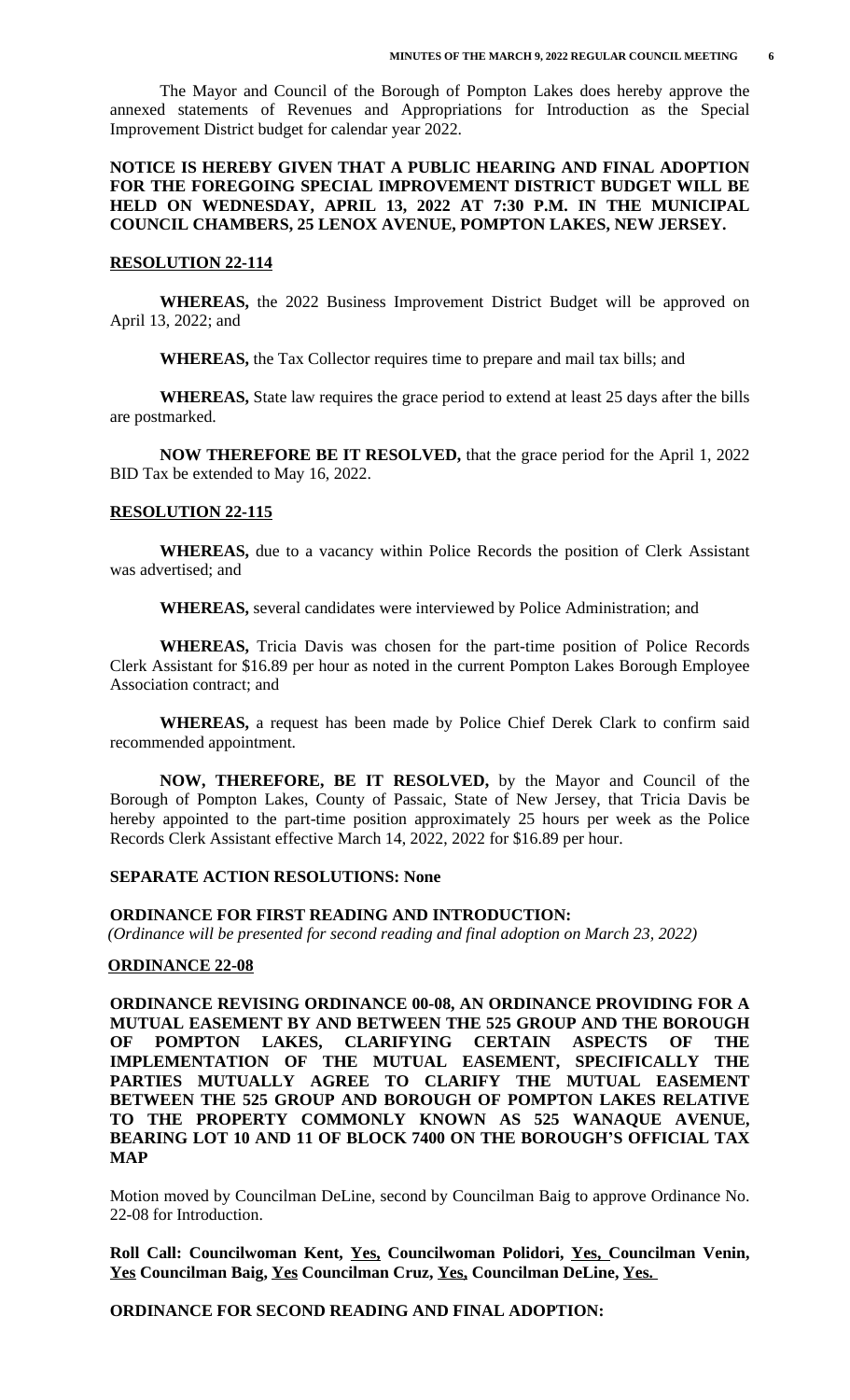*(This Ordinances has been advertised and posted on the Municipal Bulletin Board)*

### **ORDINANCE 22-07**

# **ORDINANCE AMENDING THE REVISED GENERAL ORDINANCES OF THE BOROUGH OF POMPTON LAKES AND REGULATING ROAD OPENING PERMITS (**§ 13-2 and § 13-3)

Mayor Serra provided an explanation and stated Ordinance No. 22-07 amends Road Opening Permit fees to a more reasonable and affordable amount. The Ordinance will change the custodian of permits from the Municipal Clerk to the Construction Code Official.

Motion moved by Councilman Venin, second by Councilwoman Kent to open the Meeting for public comments on Ordinance No. 22-07. All voted in favor of the motion.

No one from the public wished to make a comment.

Motion moved by Councilwoman Polidori, second by Councilman Cruz to close the Meeting for public comments on Ordinance No. 22-07. All voted in favor of the motion.

Motion moved by Councilwoman Polidori, second by Councilwoman Kent to approve Ordinance No. 22-07 for Final Adoption.

### **Roll Call: Councilwoman Kent, Yes, Councilwoman Polidori, Yes, Councilman Venin, Yes Councilman Baig, Yes Councilman Cruz, Yes, Councilman DeLine, Yes.**

# **MAYOR MICHAEL SERRA:**

Mayor Serra reported on the following.

- announced the Emergency Awareness Seminar will be held on March 16, 2022 at Borough Hall. Mayor Serra urged residents to attend the seminar especially new homeowners. The public will have access to the seminar on the website and PLTV 77.
- CTO Day is scheduled for April 13, 2022 at 6:45pm. The Governing Body will meet with counterparts on March 23, 2022 at 6:45pm.
- the Borough will be featured in a national magazine entitled *Business View.* The magazine will showcase Pompton Lakes as a reemerging town. The company will make contact with the Borough next week to conduct interviews. More information to follow.
- a Ceremony for the 50th Anniversary of the Vietnam War will be held at Memorial Park on March 29, 2022 at 11:00am
- attended several meetings for the budget, personnel and bond council
- met with a potential developer to survey properties in the Borough
- the goal for Council is to keep taxes low without losing services. The Borough may see a \$24.00 increase in taxes on the average home which does not include the County and School portion.

Mayor Serra requested two Closed Sessions – one for Personnel and one for Attorney Client privilege.

# **COUNCIL PRESIDENT POLIDORI:**

Councilwoman Polidori reported on the following.

- attended the Pompton Lakes Education Foundation (PLEF) meeting and thanked Ms. Gelok for her dedication and hard work
- commented on retirement letters from Ms. Kostro and Mr. Boyle and thanked both for their years of service
- requested clarification regarding the construction of the Cannonball Bridge and the fees associated with the project. Mr. Boyle provided a response and stated the Borough would be responsible for the design of the bridge and the County would pay for the construction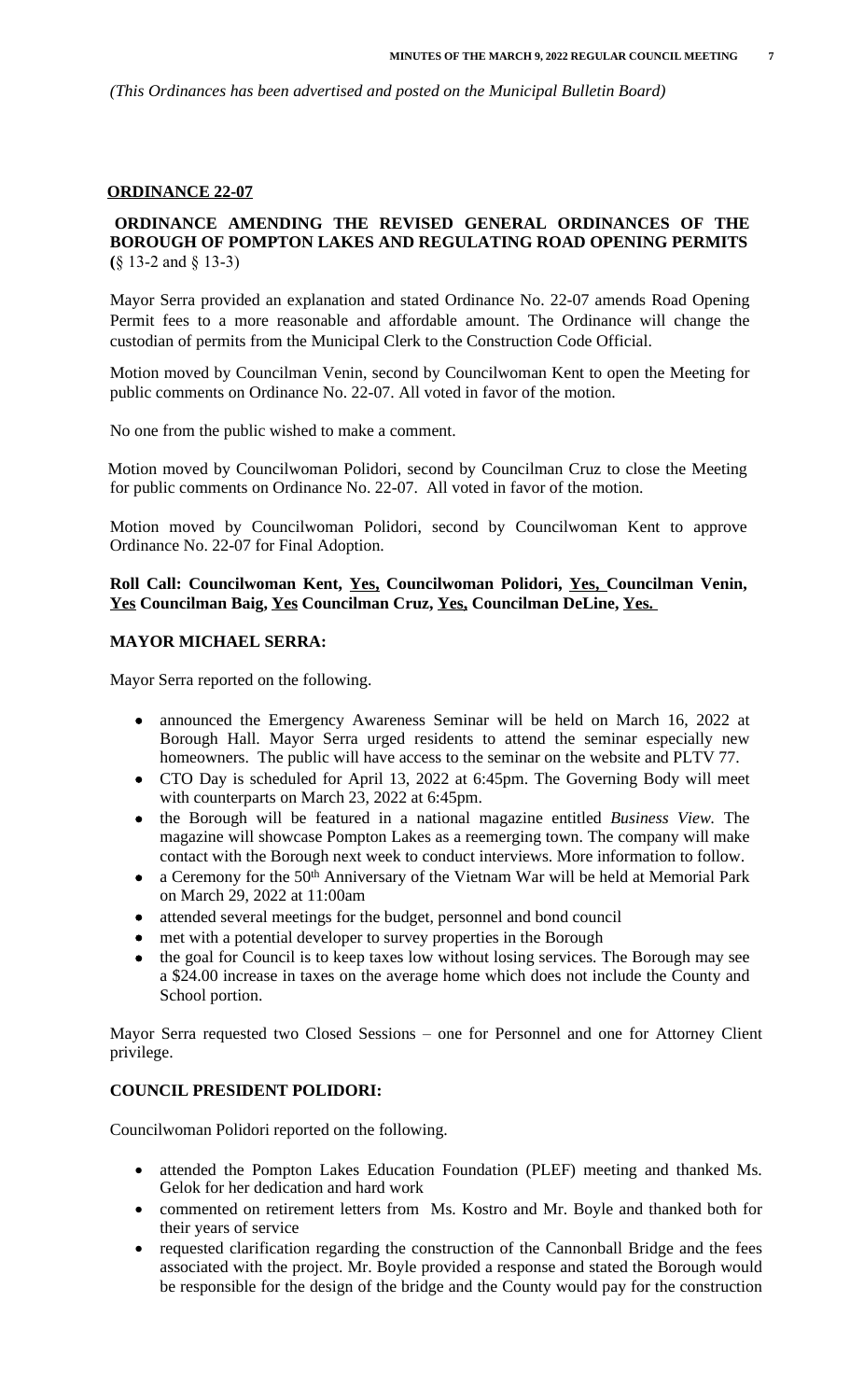of the bridge. The County would also be responsible for reconstructing the two footbridges but the Borough would provide maintenance.

 the PTA and the Recreation Commission are sponsoring two events for the Middle School students. Councilwoman Polidori stated she is pleased several activities for students have resumed.

# **COUNCILMAN VENIN:**

Councilman Venin reported on the following.

 commented on International Woman's Day and stated he sees more diversity and gender equality in the work force

## **COUNCILMAN BAIG:**

Councilman Baig reported on the following.

• provided the Fire, Police and First Aid Squad reports for the month of February, 2022

# **COUNCILMAN CRUZ:**

Councilman Cruz reported on the following.

Motion moved by Councilman Cruz, second by Councilwoman Polidori to approve request for Pompton Lakes/Riverdale Little League (PLRLL) to conduct the annual parade that leaves the Pompton Lakes High School parking lot and marches through the business district to the Joe Grill Little League complex near the south end of town for Opening Ceremonies scheduled for Saturday April 9, 2022 starting at 12pm. During the parade, the Police Department will temporarily close the route; portions of this route include county roads. (notify Police/Fire/First All in voted in favor of the motion.

- commented on the Lakeside Middle School students *Teen Night* to be held at the VFW on March 21, 2022 from 7-9pm for 6-8 grades. Councilman Cruz stated students are looking forward to the event.
- soccer programs begin on March 26, 2022 through May 21, 2022
- school prom dress collection lightly used prom dresses can be donated and students may select dresses beginning on April 2, 2022
- the Borough will host a Cultural festival celebrating diversity more details to follow

# **COUNCILWOMAN KENT:**

Councilwoman Kent reported on the following.

- property damage from snowplows should be reported to the Department of Public Works (DPW). Residents should also report potholes to the DPW.
- line striping for roadways will begin once weather permits school areas will be a priority
- commented on the Habitat Restoration Work Plan provided by the Flood Advisory Board. Lauren Venin and Steve Florham coordinated a professional map for the repairing rights program to restore the habitats with 2,000 assorted plants. Volunteers will be needed to help with the plantings on May 1, 2022. At the end of April, a plan is in place for the removal of invasive species. Councilwoman Kent thanked Mr. Boyle for his assistance with attaining certification from the Borough Engineer for submission to the Department of Environmental Protection.
- New Jersey enacted the Cottage Law allowing home bakers to sell their products. Bakers must be certified and pay a fee to the State. Councilwoman Kent advised the public to use caution when buying products as there are no food inspection requirements by the State.
- attended a Budget Meeting/Presentation Municipal Budget via zoom and thanked the Finance Committee and Mr. Boyle

Mayor Serra provided an update for the number of COVID cases in the Borough and stated no new cases have been reported. Mayor Serra thanked the residents for taking the necessary precautions and adhering to COVID protocols.

# **COUNCILMAN DELINE:**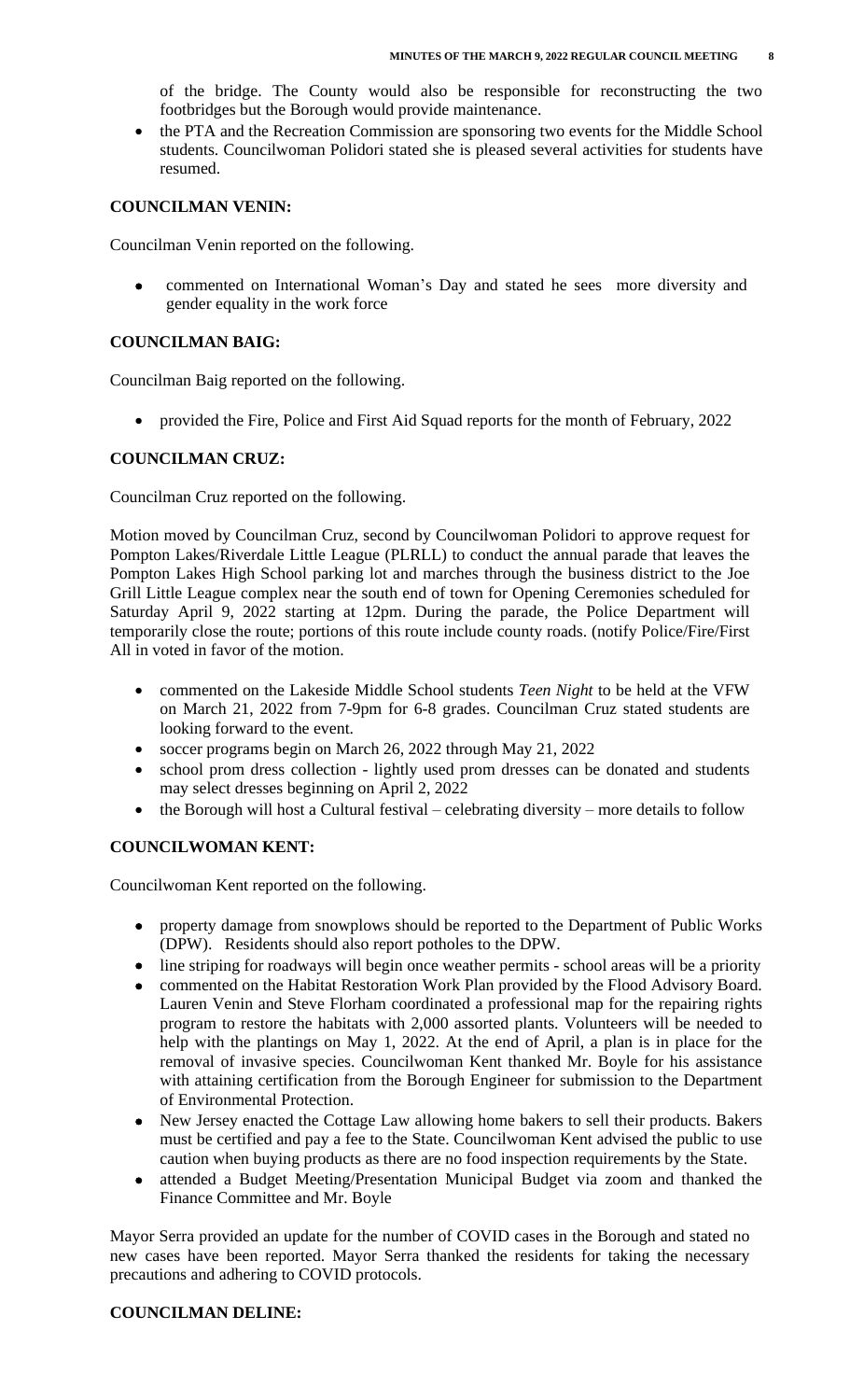Councilman DeLine reported on the following.

- commented on the Habitat Restoration Project and stated it will take place on April 23, 2022 at 10:00am and on April 24, 2022 at 2:00pm. The volunteers will be removing invasive species and on April 30 and May 1 at 10:00am the volunteers will be planting the riparian buffers.
- commented on Budget meetings he attended and thanked the Budget Committee and Borough Administrator
- participated in the interview process for an incoming Borough Administrator
- attended a Personnel Committee meeting that included the Police Chief regarding change in legislation
- Library book circulation and video borrowing is trending upward
- a long time employee of the Library will be retiring in the near future. All accumulated benefits will follow Borough policy.

#### **PROFESSIONAL REPORTS:**

#### **MARK J. SEMERARO, Borough Attorney**

Mr. Semeraro commented on an Ordinance and stated three Ordinances will need to be drafted and he is awaiting further information from the developer's Engineer as to specific measurements and determination of signage placement. Mr. Semeraro stated he expects to obtain this information in a timely manner and anticipates the Ordinances will be presented at the next Council Meeting.

#### **KEVIN BOYLE, Borough Administrator**

Mr. Boyle reported on the following.

- commented on Clerihew Lane and the ongoing issue as to ownership of property. Mr. Boyle stated the Borough does not have any ownership on Clerihew Lane and stated each of the properties on Clerihew Lane owns a piece of the land. It would be up to the owners to pay for a survey if they decide to move forward to address their issues.
- Passaic County to supply hand sanitizer and will be distributed to the Library, Schools, Municipal Departments and handouts on Pompton Day
- the Department of Environmental Protection filed a settlement letter regarding an encroachment to the river
- PSE&G and the Borough Engineer will be removing underground pipes in the Borough. Areas included in the project are Glen Court, Hamburg Turnpike and Ringwood Avenue in the proximity to the Pompton Reformed Church.

# **MEETING OPEN FOR PUBLIC COMMENTS:**

Motion moved by Councilman DeLine, second by Councilwoman Polidori to open the Meeting for public comments. All voted in favor of the motion.

## **RANDY HINTON, Montclair Avenue**

Councilwoman Polidori stated she has arranged to pick up saplings for 3<sup>rd</sup> grade students. Councilwoman Polidori questioned whether a Salam Oak sapling could be ordered for the Borough. Mr. Hinton provided some background and stated acorns from a Salem Oak tree that was removed were saved and saplings will be distributed to communities throughout New Jersey.

Mr. Hinton stated the roadway at the end of Willard Street is sinking. Mayor Serra stated he has notified the Municipal Utilities Authority (MUA) and requested they inspect the area.

Mr. Hinton stated no trees posed an issue during the last storm. Mr. Hinton questioned notification for the Willow Field Project; Councilwoman Kent stated notice was provided by the Borough Engineer. Mr. Hinton requested employee salaries; Municipal Clerk to provide Salary Resolution. Mr. Hinton contacted North Jersey Railroad Supervisor, Tom Sheret